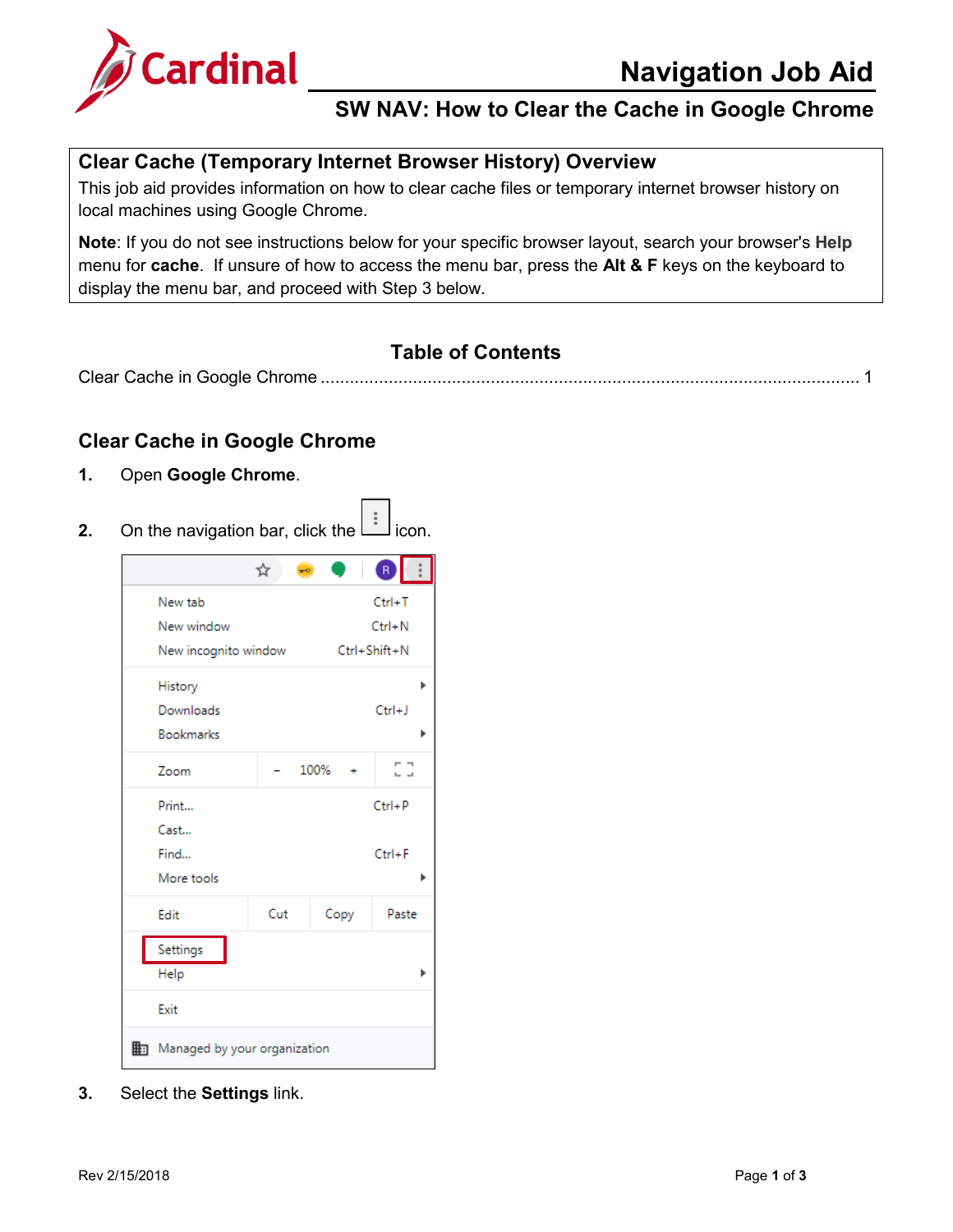

## **Navigation Job Aid**

## **SW NAV: How to Clear the Cache in Google Chrome**

| <b>Advanced</b>                                                                                                             |  |
|-----------------------------------------------------------------------------------------------------------------------------|--|
| Privacy and security                                                                                                        |  |
| Google Chrome may use web services to improve your browsing experience. You may optionally disable these<br>services earn m |  |
| com nt settings<br>Control what information websites can use and what content they can show you                             |  |
| Clear browsing data<br>Clear history, cookies, cache, and more                                                              |  |
|                                                                                                                             |  |

- **4.** Scroll down to the **Advanced** section; if necessary click the arrow to expand the section.
- **5.** Click the **Clear browsing data** link.



- **6.** Click the **Advanced** tab.
- **7.** In the **Time range** drop-down, select **All time** from the drop-down.